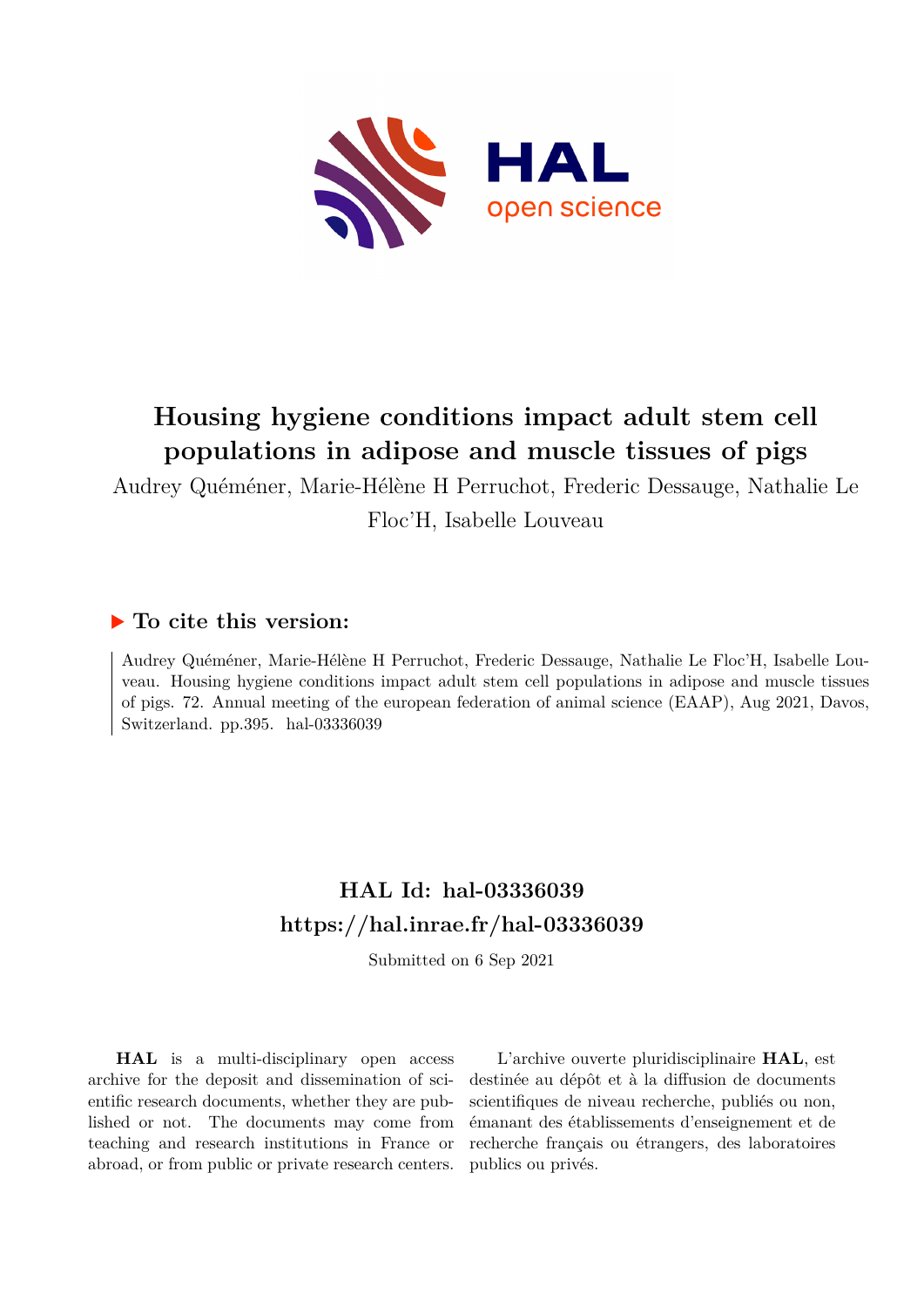## **Housing hygiene conditions impact adult stem cell populations in adipose and muscle tissues of pigs**

*A. Quéméner, F. Dessauge, M.H. Perruchot, N. Le Floc'h, I. Louveau PEGASE, INRAE, Institut Agro, 35590 Saint-Gilles, France*

*[audrey.quemener@inrae.fr](mailto:audrey.quemener@inrae.fr)*

In pigs, the lean mass/fat mass ratio determines production efficiency and is strongly influenced by the number and size of cells in the tissues. During growth, the increase in the number of cells results from the recruitment of different populations of multipotent adult stem cells residing in the tissues. We hypothesized that the impact of a hygiene challenge on the proportions of adult stem cells in adipose tissue and skeletal muscle may differ between pigs with different residual feed intake (RFI), a measure of feed efficiency. At the age of 11 weeks, Large White pigs from two lines divergently selected for low and high RFI were placed in two contrasting housing hygiene conditions (good vs poor). After six weeks of challenge, pigs were slaughtered ( $n = 6$ /group). Samples of subcutaneous adipose tissue and longissimus muscle were removed, and cells from the stromal vascular fraction (SVF), which includes adult stem cells, were isolated for each tissue. Adipose and muscle cell populations from the SVF were phenotyped by flow cytometry using antibodies that targeted different cell-surface markers (CD45 to identify hematopoietic cells; CD34, CD38, CD56 and CD140a to identify cells with adipogenic and/or myogenic potential). Adipose tissue and muscle shared some common cell populations with differences in their proportions. For example, CD45-CD56+ cells were abundant in both tissues, with an average proportion of 74% in muscle and 40% in adipose tissue. Among the cell populations identified in adipose tissue, the proportion of CD45-CD56-CD34- cells were higher ( $P < 0.05$ ) in pigs housed in poor hygiene than in good hygiene conditions whatever the RFI line. In skeletal muscle, preliminary analyses indicate there was an increase ( $P < 0.05$ ) in the proportion of CD45+ cells in pigs of both RFI lines housed in poor hygiene conditions compared with those housed in good conditions. Other cell populations are poorly affected by hygiene of housing. This study shows that hygiene of housing conditions has an impact on some populations of adult stem cells in adipose and muscle tissue, without any difference between the two pig lines. The animal experimentation was funded by the EU FP7 PROHEALTH project (no. 613574).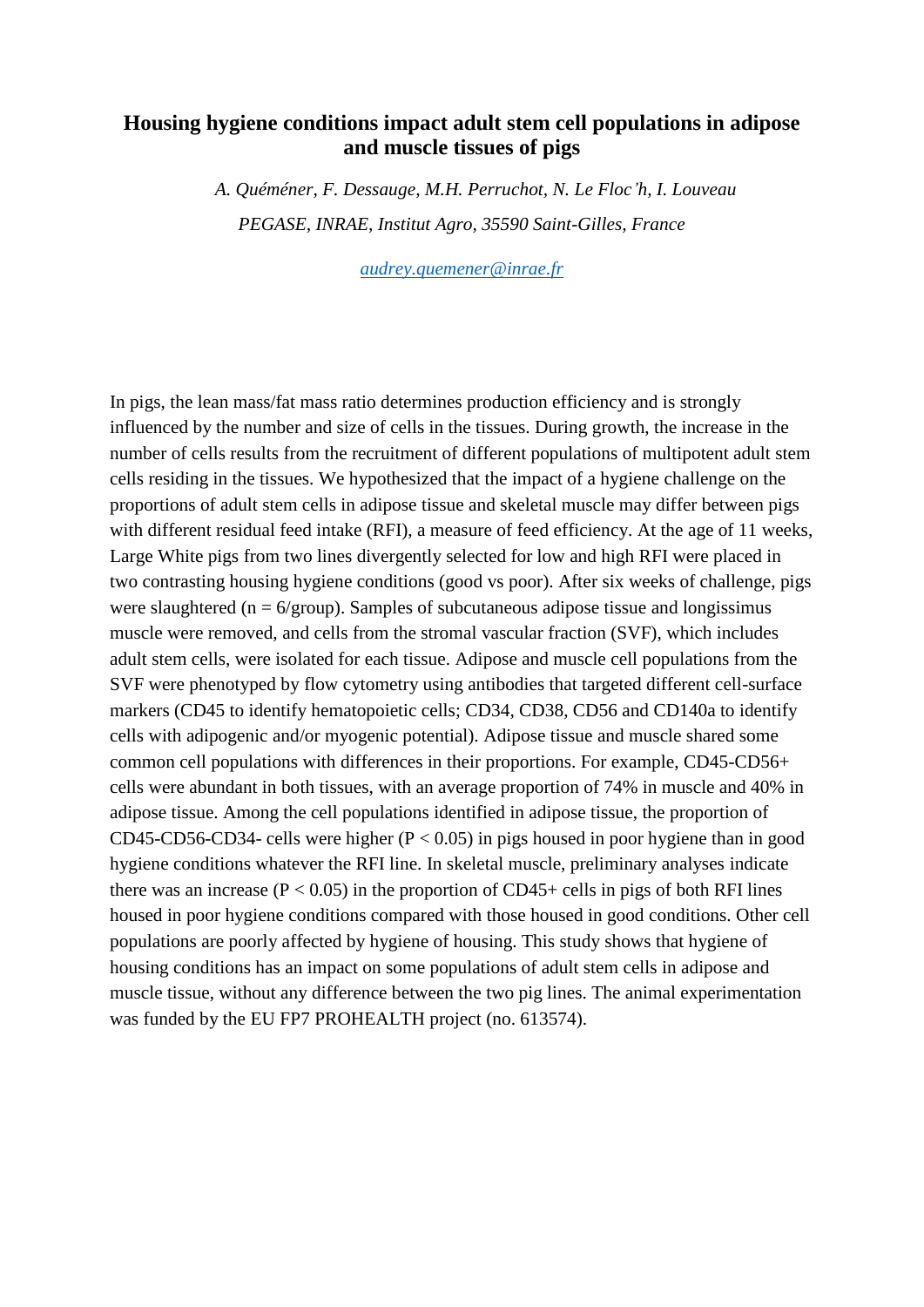Dear Dr Louveau,

Thank you for submitting your abstract, we have received your contribution for EAAP Annual Meeting 2021, Davos, Switzerland in good order.

Abstract no $.35966$ 

Abstract title: Housing hygiene conditions impact adult stem cell populations in adipose and muscle tissues of pigs

Author: Quéméner, A., Dessauge, F., Perruchot, M.H., Le Floc'h, N., Louveau, I.

Preferred presentation: Theatre

Preferred session: 71: Nutrient competition between production and animal health - crosstalk between nutrition, immunity, and microbiota win-win strategies between growth and maintenance functions (including health and welfare)

Abstract text:

In pigs, the lean mass/fat mass ratio determines production efficiency and is strongly influenced by the number and size of cells in the tissues. During growth, the increase in the number of cells results from the recruitment of different populations of multipotent adult stem cells residing in the tissues. We hypothesized that the impact of a hygiene challenge on the proportions of adult stem cells in adipose tissue and skeletal muscle may differ between pigs with different residual feed intake (RFI), a measure of feed efficiency. At the age of 11 weeks, Large White pigs from two lines divergently selected for low and high RFI were placed in two contrasting housing hygiene conditions (good vs poor). After six weeks of challenge, pigs were slaughtered ( $n = 6$ /group). Samples of subcutaneous adipose tissue and longissimus muscle were removed, and cells from the stromal vascular fraction (SVF), which includes adult stem cells, were isolated for each tissue. Adipose and muscle cell populations from the SVF were phenotyped by flow cytometry using antibodies that targeted different cell-surface markers (CD45 to identify hematopoietic cells; CD34, CD38, CD56 and CD140a to identify cells with adipogenic and/or myogenic potential). Adipose tissue and muscle shared some common cell populations with differences in their proportions. For example, CD45-CD56+ cells were abundant in both tissues, with an average proportion of 74% in muscle and 40% in adipose tissue. Among the cell populations identified in adipose tissue, the proportion of CD45-CD56-CD34- cells were higher ( $P < 0.05$ ) in pigs housed in poor hygiene than in good hygiene conditions whatever the RFI line. In skeletal muscle, preliminary analyses indicate there was an increase ( $P < 0.05$ ) in the proportion of CD45+ cells in pigs of both RFI lines housed in poor hygiene conditions compared with those housed in good conditions. Other cell